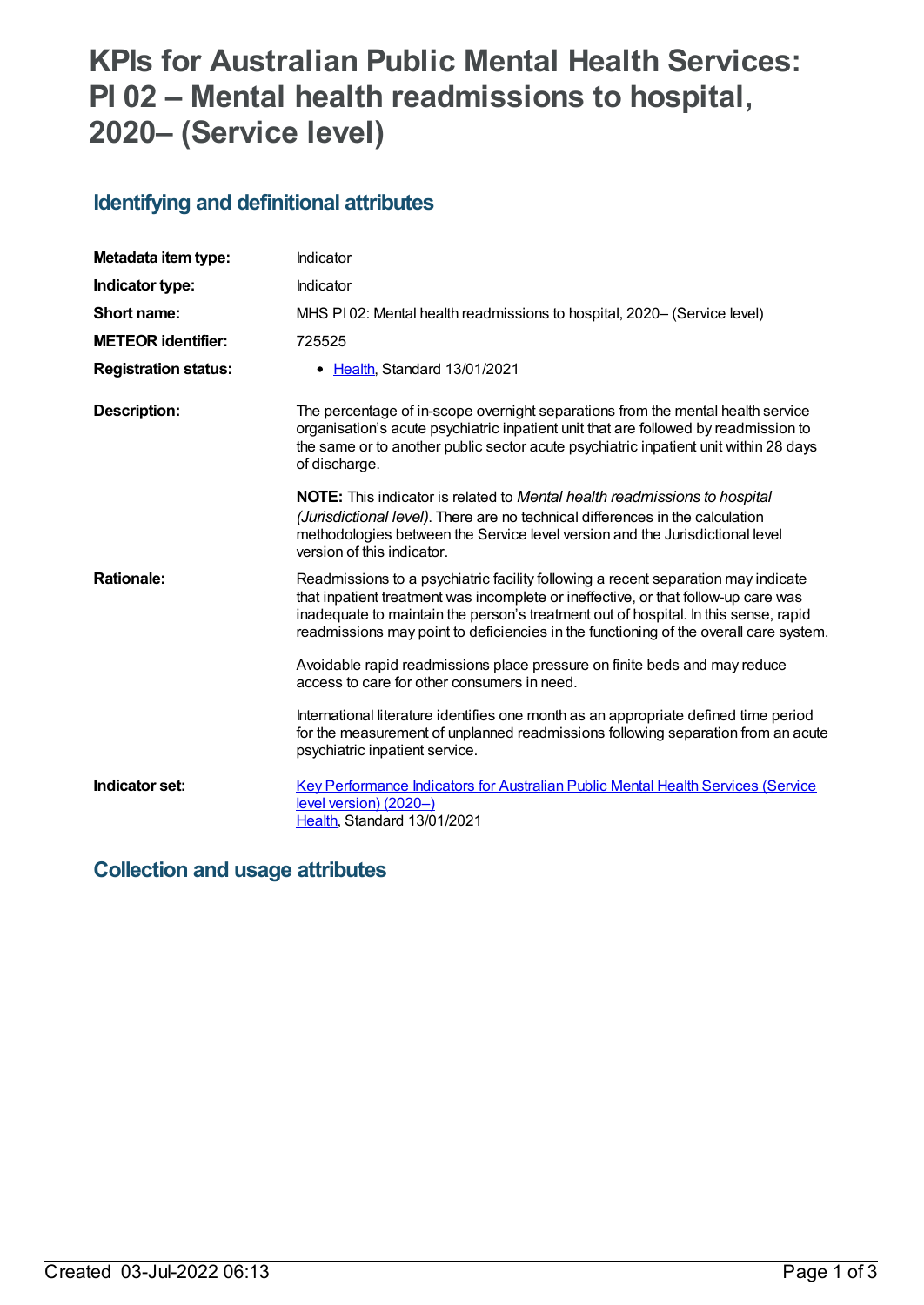#### **Computation description:** Coverage/Scope:

All public mental health service organisations acute psychiatric inpatient units.

The following readmissions are excluded when calculating the **numerator**:

- same-day separations
- separations where the length of stay is one night only and a procedure code for Electroconvulsive therapy (ECT) is recorded.

The following separations are excluded when calculating the **denominator**:

- same-day separations
- separations where the length of stay is one night only and a procedure code for Electroconvulsive therapy (ECT).
- statistical and change of care type separations
- separations that end in death
- separations that end by transfer to another acute or psychiatric hospital.

#### Methodology:

|                     | • Readmissions where the initial separation occurred within the reference<br>period are in scope.<br>• Readmission is considered to have occurred if the person is admitted to any<br>public acute psychiatric inpatient unit within the state/territory. Consequently,<br>a state-wide unique patient identifier is required for accurate construction of<br>this indicator.<br>• Readmissions where the person is separated and readmitted on the same<br>day are included.<br>• For the purpose of this indicator, when a mental health service organisation<br>has more than one unit of a particular admitted patient care program, those<br>units should be combined.<br>• All acute admitted mental health service units are in scope for this indicator,<br>including short-stay units and emergency acute mental health admitted units.<br>• The categorisation of the admitted patient unit is based on the principal<br>purpose(s) of the admitted patient care program rather than the care type of<br>individual consumers.<br>• The following ECT procedure codes are relevant for the excluded separations<br>specified above:<br>* ACHI 5th edition (2006-2008) use procedure codes 93340-02 and 93340-<br>03.<br>* ACHI 6th to 9th editions (2008 to 2015) use procedure codes 93341-00 to<br>93341-99.<br>* ACHI 10th (2015 to current) edition use procedure codes 14224-0 to<br>14224-06.<br>* ACHI 5th to 10th editions (2006 to current) Electroconvulsive therapy Block<br>1907 may be selected to capture all data regardless of code changes over<br>time. |
|---------------------|-------------------------------------------------------------------------------------------------------------------------------------------------------------------------------------------------------------------------------------------------------------------------------------------------------------------------------------------------------------------------------------------------------------------------------------------------------------------------------------------------------------------------------------------------------------------------------------------------------------------------------------------------------------------------------------------------------------------------------------------------------------------------------------------------------------------------------------------------------------------------------------------------------------------------------------------------------------------------------------------------------------------------------------------------------------------------------------------------------------------------------------------------------------------------------------------------------------------------------------------------------------------------------------------------------------------------------------------------------------------------------------------------------------------------------------------------------------------------------------------------------------------------------------------------------------------------------------|
| <b>Computation:</b> | (Numerator + Denominator) x 100                                                                                                                                                                                                                                                                                                                                                                                                                                                                                                                                                                                                                                                                                                                                                                                                                                                                                                                                                                                                                                                                                                                                                                                                                                                                                                                                                                                                                                                                                                                                                     |
| Numerator:          | Number of in-scope overnight separations from the mental health service<br>organisation's acute admitted patient mental health care service unit(s) occurring<br>within the reference period, that are followed by a readmission to the same or<br>another acute psychiatric inpatient unit within 28 days.                                                                                                                                                                                                                                                                                                                                                                                                                                                                                                                                                                                                                                                                                                                                                                                                                                                                                                                                                                                                                                                                                                                                                                                                                                                                         |
| Denominator:        | Number of in-scope overnight separations from the mental health service<br>organisation's acute psychiatric inpatient unit(s) occurring within the reference<br>period.                                                                                                                                                                                                                                                                                                                                                                                                                                                                                                                                                                                                                                                                                                                                                                                                                                                                                                                                                                                                                                                                                                                                                                                                                                                                                                                                                                                                             |
| Disaggregation:     | Service variables: target population.                                                                                                                                                                                                                                                                                                                                                                                                                                                                                                                                                                                                                                                                                                                                                                                                                                                                                                                                                                                                                                                                                                                                                                                                                                                                                                                                                                                                                                                                                                                                               |
|                     | Consumer attributes: diagnosis, age, Socio-Economic Indexes for Areas (SEIFA),<br>remoteness, Indigenous status, involuntary status.                                                                                                                                                                                                                                                                                                                                                                                                                                                                                                                                                                                                                                                                                                                                                                                                                                                                                                                                                                                                                                                                                                                                                                                                                                                                                                                                                                                                                                                |

### **Representational attributes**

| <b>Representation class:</b> | Percentage |
|------------------------------|------------|
| Data type:                   | Real       |